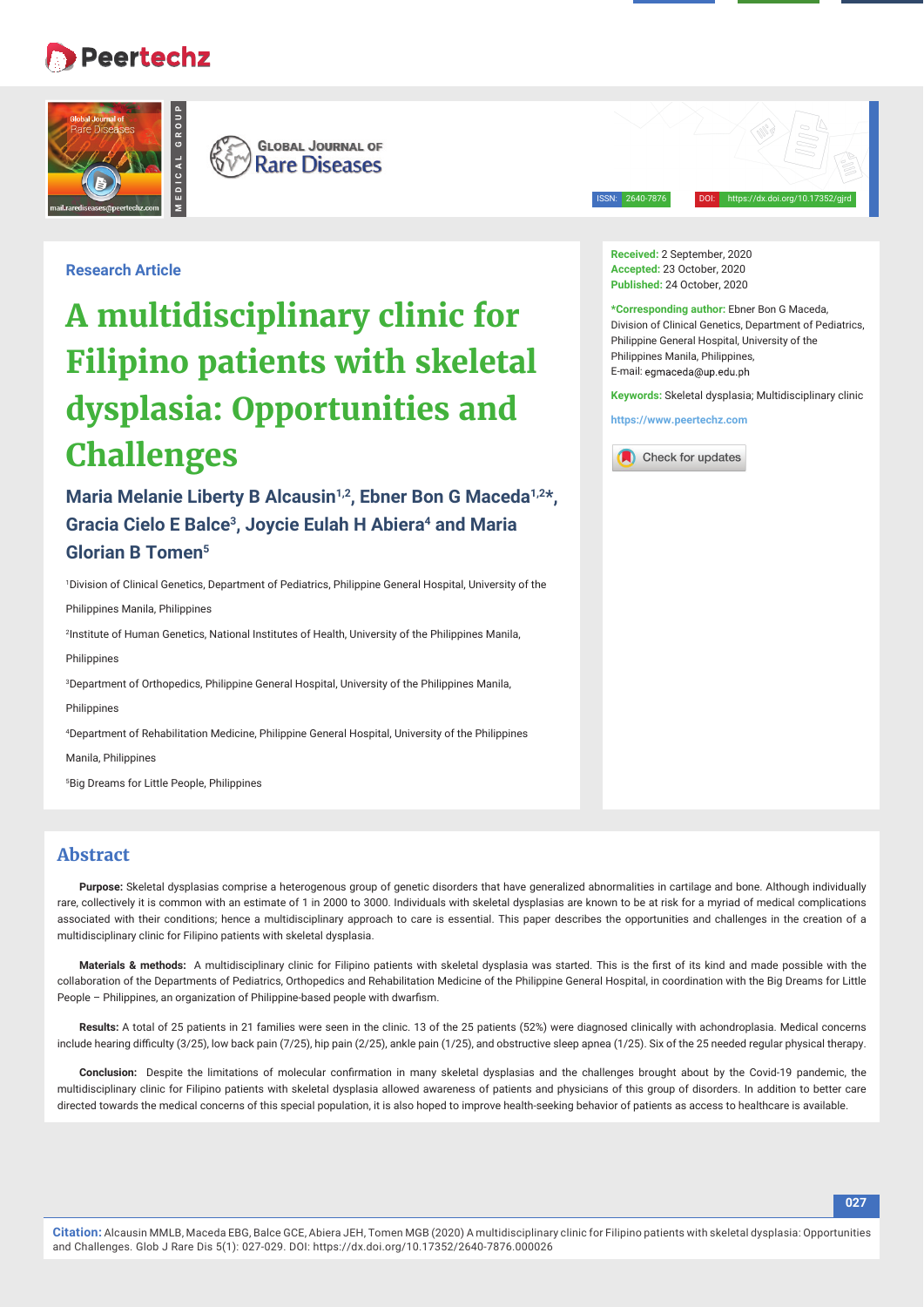### **Introduction**

Skeletal dysplasias are a heterogenous group of hereditary disorders that have generalized abnormalities in cartilage and bone. Based on the recent nosology, there are more than 430 well-delineated disorders and more than 360 implicated genes in skeletal dysplasias [1]. Skeletal dysplasias, also known as osteochondrodysplasias, are individually rare but collectively common. Worldwide the estimated prevalence of skeletal dysplasias is between 2.1 to 4.7 per 10,000 [2].

This group of disorders can be diagnostically challenging. Rare disorders often are not clinically recognized early, hence, many of the medical concerns may also be neglected. As a primary diagnosis, skeletal dysplasias account for approximately 0.02% of hospitalizations for any condition in 2013 [3]. It is often that the primary diagnosis would reflect the problem associated with the condition, such as platyspondyly or lordosis, rather than the condition itself. This is related to the under-recognition of these conditions.

In the Philippines, access to this subspecialist level of care is limited to only a few tertiary hospitals. Medical geneticists and skeletal dysplasia specialists primarily handles these conditions. The medical geneticist to population density ratio in the Philippines is about  $1:11,751,625$  in 2013 [4]. In addition, these specialists are usually in the big cities and in the tertiary hospitals.

Due to the limited access of care, the under-recognition of this group of disorders, and the health-seeking behavior of people with skeletal dysplasia, a multidisciplinary clinic for these patients was established. This paper describes the opportunities and challenges noted after a multidisciplinary clinic for patients with skeletal dysplasia.

#### **Materials and methods**

The Section of Clinical Genetics under the Department of Pediatrics of University of the Philippines-Philippine General Hospital, initiated a multidisciplinary clinic for patients with dwarfism. This is in cooperation with the Departments of Orthopedics and Rehabilitation Medicine of the same institution and with the Big Dreams for Little People - Philippines, an organization of people with dwarfism which aims to create awareness, to advocate for the protection of the rights and welfare, and to promote equal opportunities for the little people in the Philippines.

A lay forum was initially held, attended by the patients and their families. Health education lectures about common skeletal dysplasia were tackled. A general overview of this group of disorders was discussed, including the mode of inheritance, clinical features, medical complications, and the medical, rehabilitation, and orthopedic interventions.

A separate half-day multispecialty clinic was organized. Informed consent was obtained from the patients before starting the clinic. The patients who attended were seen by the genetics, orthopedics and rehabilitation medicine services. These provided opportunities for our patients with

skeletal dysplasia to seek consult for their medical concerns. For patients with no clinical diagnosis, skeletal surveys were facilitated and were followed-up at the outpatient clinic.

#### **Results**

A total of 25 patients in 21 families were seen in the clinic. Thirteen of the 25 patients (52%) were diagnosed clinically with achondroplasia, the most common skeletal dysplasia. Other cases seen include two patients with pseudoachondroplasia, one with hypochondroplasia, and one patient with brachytelephalangic chondrodysplasia punctata. Five patients had no definite diagnosis and required further evaluation through skeletals surveys. On follow-up, one patient was diagnosed with hypochondroplasia, one patient with acromesomelic dysplasia and another patient with multiple epiphyseal dysplasia based on the radiologic features. Two patients still need to follow-up. Medical concerns include hearing difficulty  $(3/25)$ , low back pain  $(7/25)$ , hip pain  $(2/25)$ , ankle pain (1/25), and obstructive sleep apnea (1/25). Six of the 25 needed regular physical therapy.

#### **Discussion**

The optimal management of skeletal dysplasia requires a consideration of the medical, psychosocial and architectural consequences. Persons with skeletal dysplasia should be followed-up by a multidisciplinary team. There are patientcentered organizations which can be sources of information and support. These groups serve as good advocates for families and important partners in the care for the patients. In the Philippines, aside from the Big Dreams for Little People – Philippines, the Philippine Society for Orphan Disorders, can also be tapped. It is an organization which upholds the primary concerns and welfare of individuals with rare disorders by addressing, supporting and protecting their health and general well-being.

Clinical assessment alone may sometimes lead to the accurate diagnosis in some disorders like achondroplasia. Despite the significant advances in the genetics of skeletal dysplasia, radiographic skeletal survey remains to be the key diagnostic in most cases [5]. Hence, for patients whose clinical diagnosis is not apparent, skeletal survey was ordered.

#### **Opportunities**

The establishment of this multidisciplinary clinic emphasizes the complexity and the importance of healthcare in patients with skeletal dysplasia. With individual conditions being rare, most physicians are not adept at immediately recognizing these disorders including their complications. The diagnosis of skeletal dysplasia demands familiarity with numerous rare conditions and good pattern recognition skills [6] Having a multidisciplinary clinic helps physicians caring for these patients discuss and address concerns in the management with the other specialists. This allows the team of doctors to be able to reach to a diagnosis and therefore, treatment plan much faster and in a more cohesive manner. In Thailand, the Genetic Skeletal Dysplasia Clinic allowed education not only of the patients and their families, but also of the Thai pediatricians and orthopaedic surgeons [7].

**Citation:** Alcausin MMLB, Maceda EBG, Balce GCE, Abiera JEH, Tomen MGB (2020) A multidisciplinary clinic for Filipino patients with skeletal dysplasia: Opportunities and Challenges. Glob J Rare Dis 5(1): 027-029. DOI: https://dx.doi.org/10.17352/2640-7876.000026